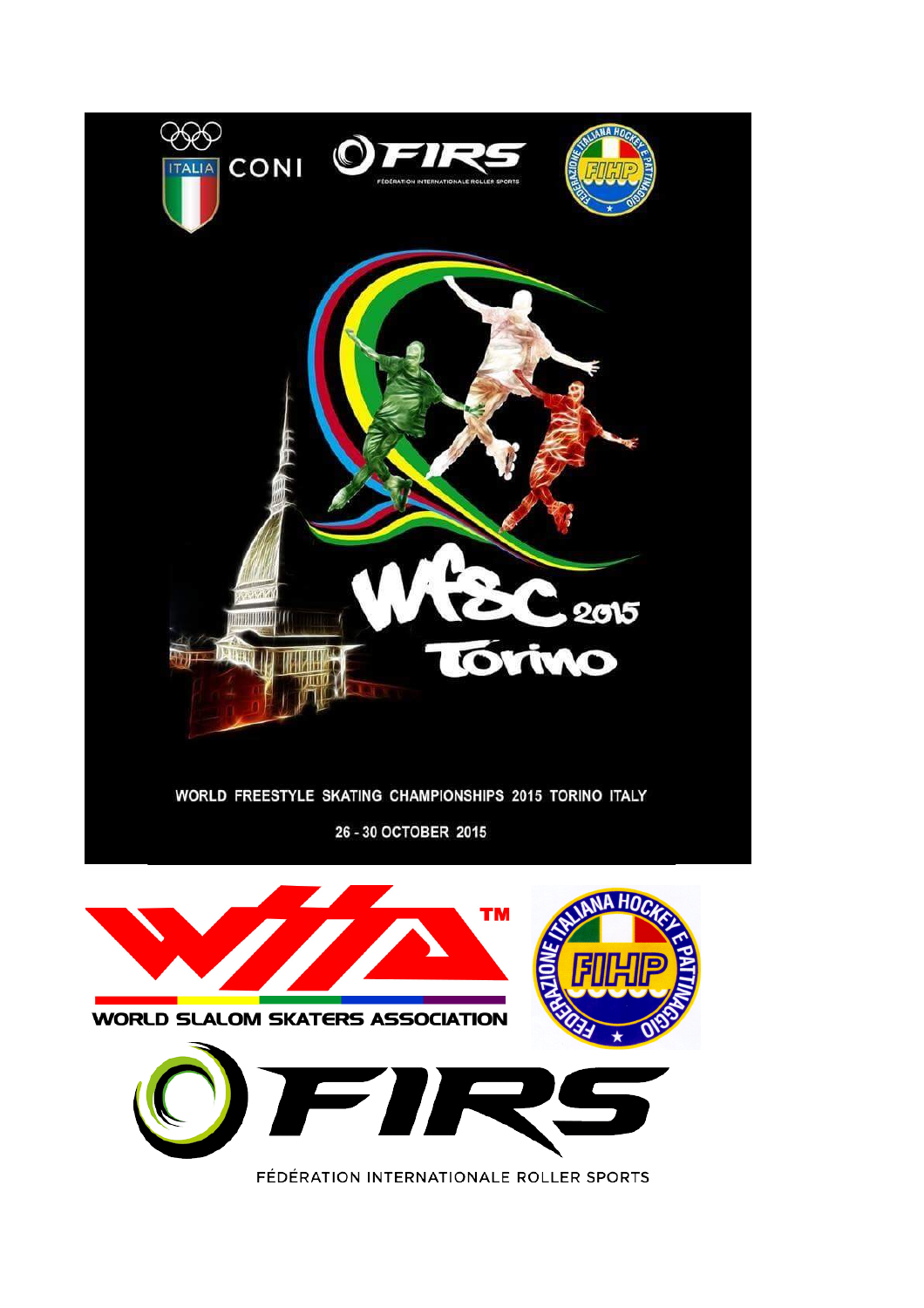## **World Freestyle Skating Championships 2015 Torino, Italy, 26-30 October 2015**

| <b>Final Ranking Classic Senior Women</b> |                           |                                    |                |  |
|-------------------------------------------|---------------------------|------------------------------------|----------------|--|
| <b>Rank</b>                               | ID                        | <b>Name</b>                        | <b>Country</b> |  |
| 1                                         | 20411000876 Su Fei Qian   |                                    | <b>CHN</b>     |  |
| $\overline{2}$                            |                           | 21511001011 Kuznetsova Daria       | <b>RUS</b>     |  |
| 3                                         |                           | 21891001087 Boiko Maryna           | <b>UKR</b>     |  |
| 4                                         |                           | 21461000988 Hartmanis Klaudia      | POL            |  |
| 5                                         | 20671000896 Granjon Zoé   |                                    | <b>FRA</b>     |  |
| 6                                         |                           | 21511101213 Dubinchik Ksenia       | <b>RUS</b>     |  |
| 7                                         | 20411000874 Meng Yun      |                                    | <b>CHN</b>     |  |
| 8                                         |                           | 20911000956 Morbidoni Camilla      | <b>ITA</b>     |  |
| 9                                         |                           | 21701303787 Garcia Patiño Alba     | <b>ESP</b>     |  |
| 10                                        |                           | 21701202559 Fatmi García Miriam    | <b>ESP</b>     |  |
| 11                                        |                           | 21511102204 Zenkova Anastasia      | <b>RUS</b>     |  |
| 12 <sup>1</sup>                           |                           | 20181102252 Stepanova Svetlana     | <b>BLR</b>     |  |
| 13                                        | 20671101878 Arbona Chloé  |                                    | <b>FRA</b>     |  |
| 14                                        |                           | 20911000960 Rotunno Cristina       | <b>ITA</b>     |  |
| 15                                        |                           | 20911202850 De Sensi Federica      | <b>ITA</b>     |  |
| 16                                        |                           | 21461000983 Czapla Ewelina         | POL            |  |
| 17 <sub>2</sub>                           | 20911000942 Bossi Barbara |                                    | <b>ITA</b>     |  |
| 18                                        |                           | 21461000985 Czapla Paulina         | POL            |  |
| 19                                        |                           | 20671000889 Cochey-Cahuzac Eva     | <b>FRA</b>     |  |
| 20                                        |                           | 21191101964 Villavicencio Carolina | <b>MEX</b>     |  |
| 21                                        |                           | 20181303715 Maslowa Vasilisa       | <b>BLR</b>     |  |
| 21                                        | 20111000841 Ujuk Natalie  |                                    | <b>AUS</b>     |  |
| 23                                        |                           | 20891000937 Howick Sinead          | IRL            |  |
| 23                                        |                           | 21511405425 Korsakova Nadezhda     | <b>RUS</b>     |  |
| 25                                        |                           | 21911101713 McKenzie Laura         | <b>GBR</b>     |  |
| 25                                        | <b>XXX</b>                | Massa Pinto Ilaria                 | <b>ITA</b>     |  |
| 27                                        |                           | 20301404794 Blagoeva Velislava     | <b>BUL</b>     |  |
| 27                                        |                           | 21911101712 Peters Chelsie         | GBR            |  |
| 29                                        |                           | 21651303713 Lacko-Bartošová Lucia  | <b>SVK</b>     |  |
| 29                                        |                           | 20821506685 Wong Wai Lam           | <b>HKG</b>     |  |
| 31                                        |                           | 21441203109 Florian Francesca      | PER            |  |
| 31                                        |                           | 21921101623 Brooks Bowman Cara     | <b>USA</b>     |  |
| 33                                        | 20821506688 Yip Pui Ki    |                                    | <b>HKG</b>     |  |
| 33                                        |                           | 20531404833 Lagutina Maria         | <b>DEN</b>     |  |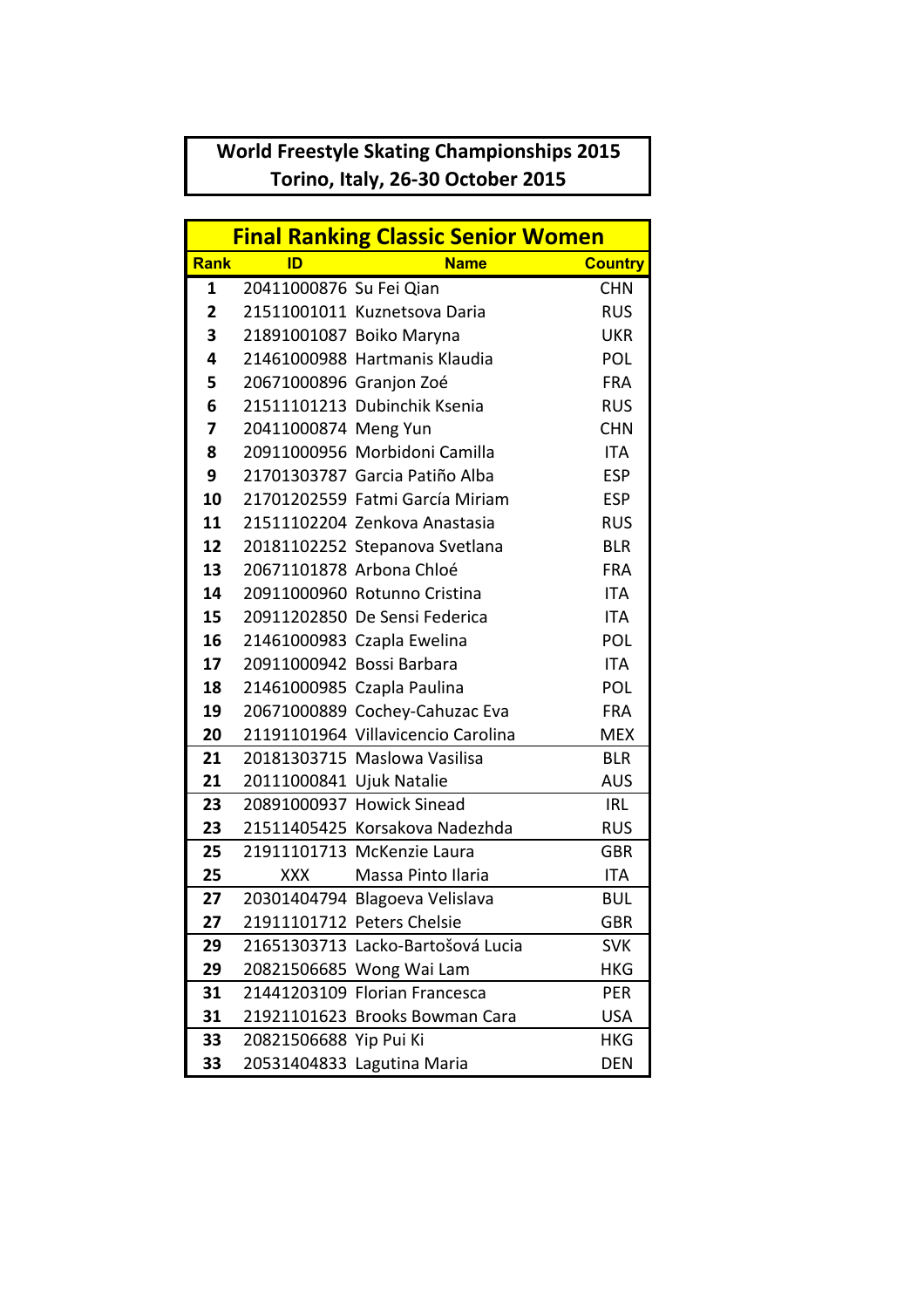| <b>Final Ranking Classic Senior Men</b> |                           |                                                    |                          |  |
|-----------------------------------------|---------------------------|----------------------------------------------------|--------------------------|--|
| Rank                                    | ID                        | <b>Name</b>                                        | <b>Country</b>           |  |
| 1                                       |                           | 11511102194 Timchenko Sergey                       | <b>RUS</b>               |  |
| $\overline{2}$                          | 10411000792 Ye Hao Qin    |                                                    | <b>CHN</b>               |  |
| 3                                       |                           | 11511102195 Timchenko Alexandr                     | <b>RUS</b>               |  |
| 4                                       |                           | 10671000150 Claris Alexandre                       | <b>FRA</b>               |  |
| 5                                       |                           | 11461000679 Sulinowski Michał                      | POL                      |  |
| 6                                       |                           | 10911000283 Guslandi Lorenzo                       | <b>ITA</b>               |  |
| 7                                       |                           | 11701000105 Castro Zamora Antonio                  | <b>ESP</b>               |  |
| 8                                       |                           | 10671101139 Thierry Teddy                          | <b>FRA</b>               |  |
| 9                                       |                           | 10911000583 Quiriconi Nicolas                      | <b>ITA</b>               |  |
| 10                                      |                           | 11811000633 Sawangsri Kanchanok                    | <b>THA</b>               |  |
| 11                                      |                           | 10671000417 Lebois Romain                          | <b>FRA</b>               |  |
| 12                                      |                           | 10911101195 Rotunno Andrea                         | <b>ITA</b>               |  |
| 13 <sup>7</sup>                         | 10981000804 Yu Jin Seong  |                                                    | <b>KOR</b>               |  |
| 14                                      |                           | 10981000421 Lee Choong Goon                        | <b>KOR</b>               |  |
| 15                                      |                           | 10911303250 Santoni Nicolhas Yuki                  | <b>ITA</b>               |  |
| 16                                      |                           | 10911303686 Demuru Lorenzo                         | <b>ITA</b>               |  |
| 17 <sup>1</sup>                         |                           | 10271101577 Fialkovics Victor                      | <b>BRA</b>               |  |
| 18                                      |                           | 11461000330 Jaworski Dawid                         | POL                      |  |
| 19                                      | 10821000455 Ma Pak Hong   |                                                    | <b>HKG</b>               |  |
| 20                                      | 10411000543 Pan Yu Shuo   |                                                    | <b>CHN</b>               |  |
| 21                                      |                           | 11701000512 Nelson Caro Carlos                     | <b>ESP</b>               |  |
| 21                                      |                           | 10981000426 Lee Jung Hyun                          | <b>KOR</b>               |  |
| 23                                      | 10411000436 Liao Jie      |                                                    | <b>CHN</b>               |  |
| 23                                      |                           | 11781000302 Hsieh Mu-Lun                           | <b>TPE</b>               |  |
| 25                                      |                           | 10181000653 Shulhan Alexander                      | <b>BLR</b>               |  |
| 25 <sub>2</sub>                         |                           | 11811101140 Wanitchayapaisit Thanachot             | <b>THA</b>               |  |
| 27                                      |                           | 11191101951 Bátiz López Ricardo                    | <b>MEX</b>               |  |
| 27                                      |                           | 11461304109 Kowalik Krzysztof                      | <b>URU</b>               |  |
| 29                                      |                           | 11811000614 Rompo Chawis                           | THA                      |  |
| 29                                      |                           | 11781000763 Wang Shen-Wen                          | <b>TPE</b>               |  |
| 31                                      |                           | 10271000495 Morgado Rodrigo                        | <b>BRA</b>               |  |
| 31                                      |                           | 10081101961 Cobo Gonzalo                           | ARG                      |  |
| 33                                      | 11911101312 Rahim Issy    |                                                    | <b>GBR</b>               |  |
| 33                                      |                           | 10521102177 Navrátil Přemysl                       | <b>CZE</b>               |  |
| 35                                      |                           | 11701303740 Garcia Vilar Christian                 | <b>ESP</b>               |  |
| 35                                      | 11651102185 Breznik Pavel |                                                    | <b>SVK</b>               |  |
| 37                                      |                           | 10831102182 Duma Sándor                            | <b>HUN</b>               |  |
| 37                                      |                           | 10521102186 Brandejs Tomáš<br>Makeen Albaraa Ahmed | <b>CZE</b>               |  |
| 39                                      | <b>XXX</b>                |                                                    | <b>KSA</b>               |  |
| 39<br>41                                | 10521101918 Pour Tomáš    | 10521303490 Konupcik Viktor                        | <b>CZE</b><br><b>CZE</b> |  |
|                                         |                           |                                                    |                          |  |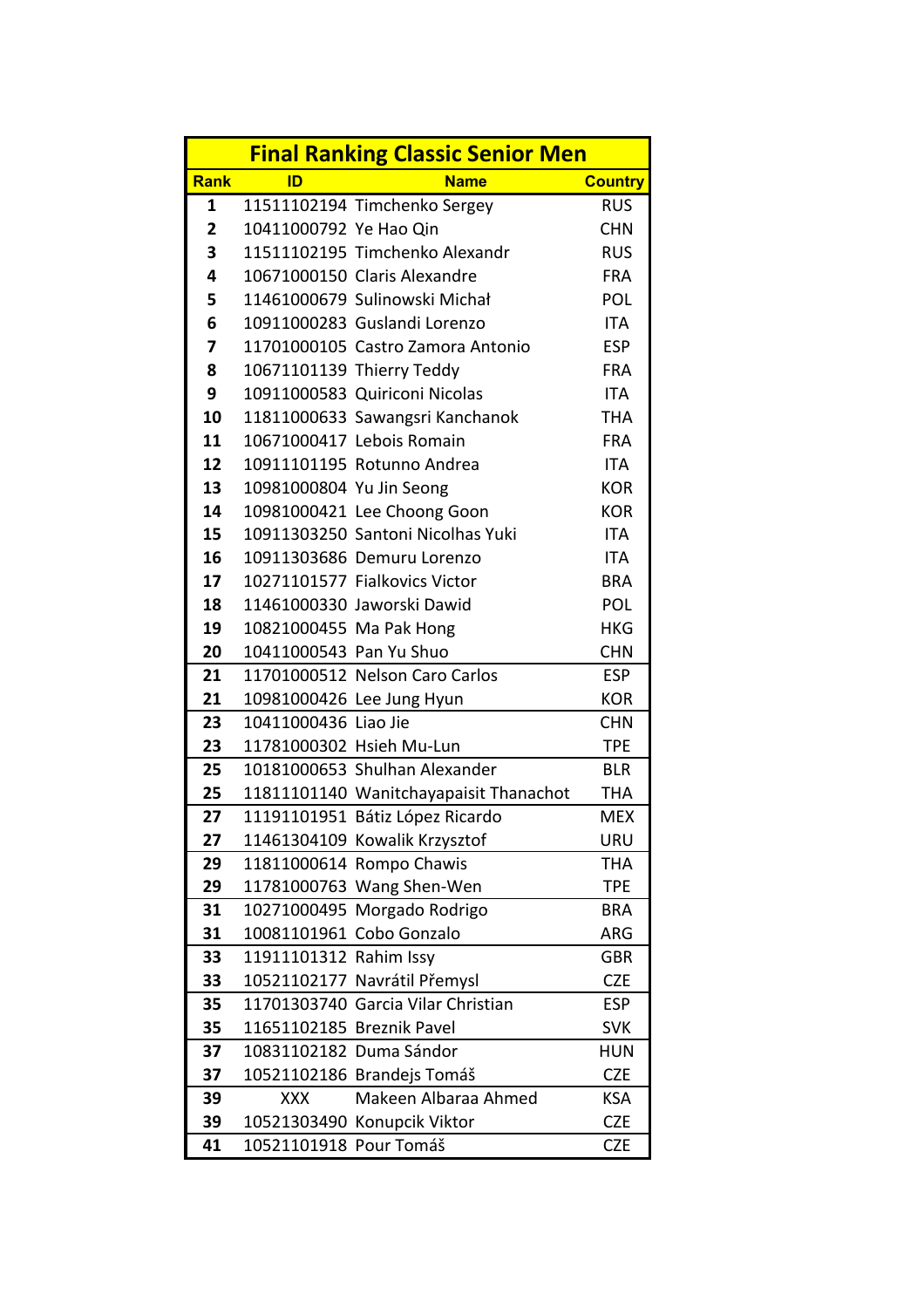| <b>Final Ranking Classic Junior Women</b> |                           |                                     |                |  |
|-------------------------------------------|---------------------------|-------------------------------------|----------------|--|
| <b>Rank</b>                               | ID                        | <b>Name</b>                         | <b>Country</b> |  |
| 1                                         | 20411000864 Feng Hui      |                                     | <b>CHN</b>     |  |
| $\overline{2}$                            |                           | 21511203014 Bogdanova Sofia         | <b>RUS</b>     |  |
| 3                                         |                           | 20411101298 Guang Yu Xiang          | <b>CHN</b>     |  |
| 4                                         |                           | 21781102265 Chiu Yin-Hsuan          | <b>TPE</b>     |  |
| 5                                         |                           | 21511303652 Mokeeva Elena           | <b>GER</b>     |  |
| 6                                         |                           | 21511304017 Bamatter-Rodriguez Olga | <b>RUS</b>     |  |
| 7                                         |                           | 21461000984 Czapla Justyna          | POL            |  |
| 8                                         |                           | 20931202697 Moritoki Mika           | <b>JPN</b>     |  |
| 9                                         |                           | 21811101182 Mokkharat Lalida        | <b>THA</b>     |  |
| 10                                        | 20671202381 Bouquet Alix  |                                     | <b>FRA</b>     |  |
| 11                                        | 20671000895 Granjon Lily  |                                     | <b>FRA</b>     |  |
| 12                                        |                           | 20931000962 Kawashima Natsuki       | <b>JPN</b>     |  |
| 13                                        |                           | 21701405437 Romanos Blasco Patricia | <b>ESP</b>     |  |
| 14                                        |                           | 20911202856 La Volpe Laura          | ITA            |  |
| 15                                        |                           | 21811404966 Fakthong Yanisa         | <b>THA</b>     |  |
| 16                                        |                           | 21811405820 Jinupunt Nichakarn      | <b>THA</b>     |  |
| 17                                        |                           | 21511304048 Grigorieva Ekaterina    | <b>RUS</b>     |  |
| 18                                        | 20911404955 Parma Gaia    |                                     | <b>ITA</b>     |  |
| 19                                        | 21911405345 Lean Alice    |                                     | <b>GBR</b>     |  |
| 20                                        | <b>XXX</b>                | <b>Tomatis Alice</b>                | <b>ITA</b>     |  |
| 21                                        |                           | 21511405424 Kogoyakova Darya        | <b>RUS</b>     |  |
| 22 <sub>2</sub>                           |                           | 21911303708 Williams-Croft Casi     | <b>GBR</b>     |  |
| 23                                        | 21911506544 Turner Alexis |                                     | <b>GBR</b>     |  |
| 24                                        | <b>XXX</b>                | Agrawal Divija Anand                | <b>IND</b>     |  |